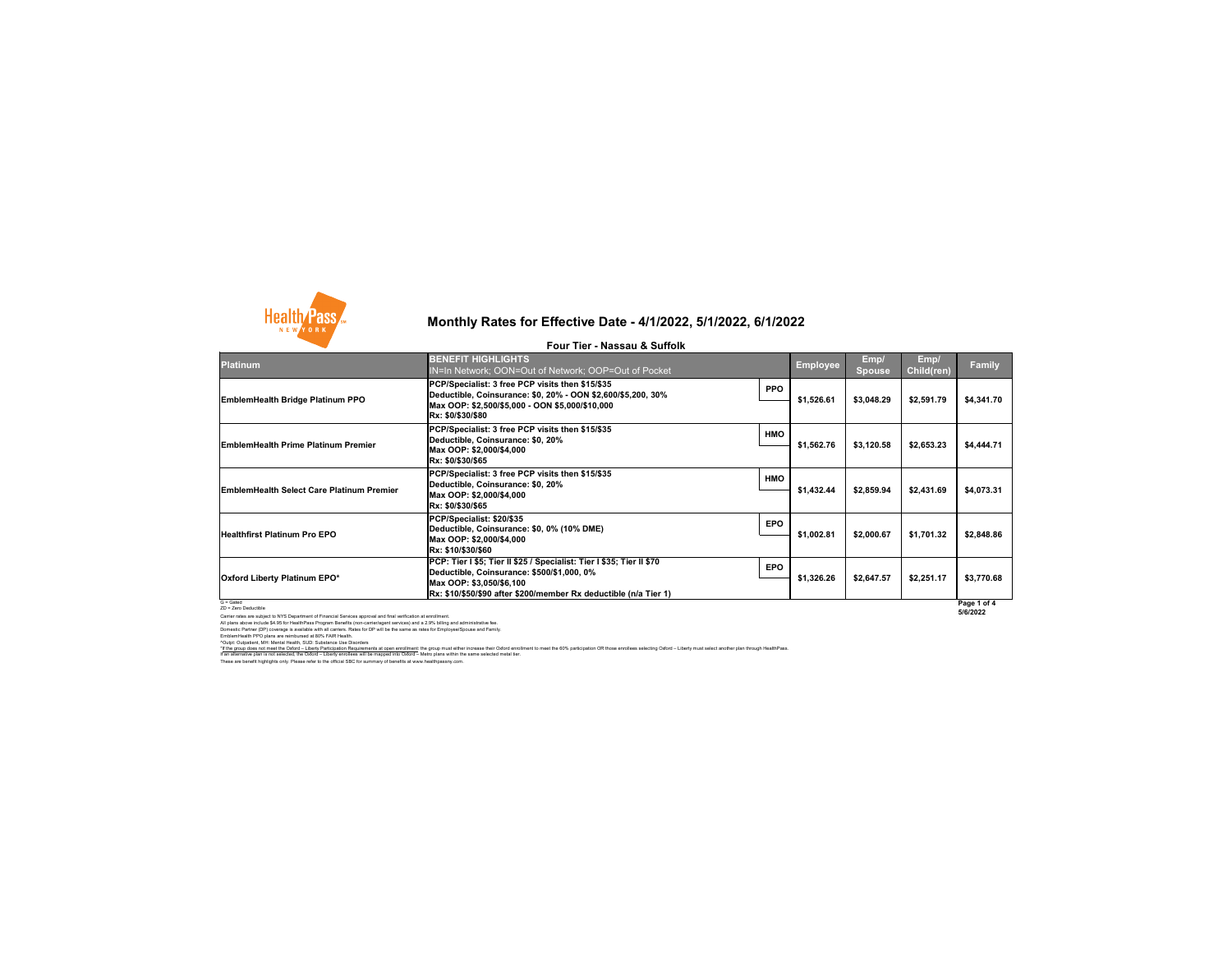G = Gated ZD = Zero Deductible

These are benefit highlights only. Please refer to the official SBC for summary of benefits at www.healthpassny.com. \*<u>If the group does not meet the Oxford – Liberty Participation Requirements at open enrollment</u>: the group must either increase their Oxford enrollment to meet the 60% participation OR those enrollees selecting Oxford – L If an alternative plan is not selected, the Oxford – Liberty enrollees will be mapped into Oxford – Metro plans within the same selected metal tier.

Carrier rates are subject to NYS Department of Financial Services approval and final verification at enrollment. All plans above include \$4.95 for HealthPass Program Benefits (non-carrier/agent services) and a 2.9% billing and administrative fee. Domestic Partner (DP) coverage is available with all carriers. Rates for DP will be the same as rates for Employee/Spouse and Family. EmblemHealth PPO plans are reimbursed at 80% FAIR Health. ^Outpt: Outpatient, MH: Mental Health, SUD: Substance Use Disorders

**Page 2 of 4 5/6/2022**

## **Monthly Rates for Effective Date - 4/1/2022, 5/1/2022, 6/1/2022**

### **Four Tier - Nassau & Suffolk**

|                                              | TUUT TIGI - NGSSAU & UUTIUIN                                                                                                                                                                                                                                     |            |            |                |                    |            |
|----------------------------------------------|------------------------------------------------------------------------------------------------------------------------------------------------------------------------------------------------------------------------------------------------------------------|------------|------------|----------------|--------------------|------------|
| <b>Gold</b>                                  | <b>BENEFIT HIGHLIGHTS</b><br>IN=In Network; OON=Out of Network; OOP=Out of Pocket                                                                                                                                                                                |            | Employee   | Emp/<br>Spouse | Emp/<br>Child(ren) | Family     |
| <b>EmblemHealth Bridge Gold PPO</b>          | <b>PCP/Specialist: 3 free PCP visits then \$25/\$40</b><br>Deductible, Coinsurance: \$1,300/\$2,600, 30% - OON \$3,500/\$7,000, 40%<br> Max OOP: \$5,500/\$11,000 - OON \$7,500/\$15,000<br><b>Rx: \$0/\$35/\$100</b>                                            | <b>PPO</b> | \$1,235.37 | \$2,465.78     | \$2,096.66         | \$3,511.64 |
| <b>EmblemHealth Prime Gold Premier</b>       | <b>PCP/Specialist: 3 free PCP visits then \$25/\$40</b><br>Deductible, Coinsurance: \$450/\$900, 30%<br>Max OOP: \$6,000/\$12,000<br> Rx: \$0/\$40/\$80                                                                                                          | <b>HMO</b> | \$1,265.39 | \$2,525.84     | \$2,147.71         | \$3,597.21 |
| <b>EmblemHealth Prime Gold Value</b>         | <b>PCP/Specialist: 3 free PCP visits then \$25/\$40</b><br>Deductible, Coinsurance: \$2,500/\$5,000, 30%<br>Max OOP: \$7,000/\$14,000 M<br><b>Rx: \$0/\$40 after Deductible/\$80 after Deductible</b>                                                            | <b>HMO</b> | \$1,164.52 | \$2,324.09     | \$1,976.22         | \$3,309.73 |
| <b>EmblemHealth Bridge Gold Virtual</b>      | <b>PCP/Specialist: Virtual \$0/n/a, Office \$40/60</b><br>Deductible, Coinsurance: Virtual \$0/n/a, Office \$500/\$1,000,30%<br>Max OOP: Virtual & Office \$7,800/\$15,600<br> Rx: Virtual \$0/\$40/\$80, Office \$0/\$40 after Deductible/\$80 after Deductible | <b>EPO</b> | \$1,175.15 | \$2,345.35     | \$1,994.30         | \$3,340.02 |
| <b>EmblemHealth Select Care Gold Premier</b> | <b>PCP/Specialist: 3 free PCP visits then \$25/\$40</b><br>Deductible, Coinsurance: \$450/\$900, 30%<br>Max OOP: \$6,000/\$12,000 M<br> Rx: \$0/\$40/\$80                                                                                                        | <b>HMO</b> | \$1,167.04 | \$2,329.13     | \$1,980.51         | \$3,316.92 |
| <b>EmblemHealth Select Care Gold Value</b>   | PCP/Specialist: 3 free PCP visits then \$25/\$40<br>Deductible, Coinsurance: \$2,500/\$5,000, 30%<br>Max OOP: \$7,000/\$14,000 M<br><b>Rx: \$0/\$40 after Deductible/\$80 after Deductible</b>                                                                   | <b>HMO</b> | \$1,102.79 | \$2,200.62     | \$1,871.27         | \$3,133.78 |
| <b>EmblemHealth Millennium Gold Virtual</b>  | PCP/Specialist: Virtual \$0/n/a, Office \$40/60<br>Deductible, Coinsurance: Virtual \$0/n/a, Office \$1,700/\$3,400,30%<br>Max OOP: Virtual & Office \$8,200/\$16,400<br> Rx: Virtual \$0/\$40/\$80, Office \$0/\$40 after Deductible/\$80 after Deductible_     | <b>EPO</b> | \$1,022.17 | \$2,039.39     | \$1,734.23         | \$2,904.02 |
| <b>Healthfirst Gold Pro EPO</b>              | PCP/Specialist: \$25/\$40<br>Deductible, Coinsurance: \$0, 0% (15% DME)<br>Max OOP: \$5,275/\$10,550<br><b>Rx: \$10/\$50/\$85</b>                                                                                                                                | <b>EPO</b> | \$854.07   | \$1,703.19     | \$1,448.45         | \$2,424.94 |
| <b>Healthfirst Gold 25/50/0 Pro EPO</b>      | <b>PCP/Specialist: \$25/\$50</b><br>Deductible, Coinsurance: \$0, 0% (15% DME)<br>Max OOP: \$7,000/\$14,000<br><b>Rx: \$10/\$50/\$85</b>                                                                                                                         | <b>EPO</b> | \$820.11   | \$1,635.28     | \$1,390.72         | \$2,328.16 |
| <b>Healthfirst Gold 1350 Pro EPO</b>         | PCP/Specialist: \$25/\$70<br>Deductible, Coinsurance: \$1,350/\$2,700, 20%<br>Max OOP: \$8,150/\$16,300<br> Rx: \$20/\$60/\$110                                                                                                                                  | <b>EPO</b> | \$801.26   | \$1,597.57     | \$1,358.68         | \$2,274.44 |
| Oxford Metro Gold EPO 25/40 G                | PCP/Specialist: \$25/\$40<br>Deductible, Coinsurance: \$1,250/\$2,500, 20%<br>Max OOP: \$6,000/\$12,000<br> Rx: \$10/\$65/\$95 after \$150/member Rx deductible (n/a Tier 1)                                                                                     | <b>EPO</b> | \$981.90   | \$1,958.86     | \$1,665.77         | \$2,789.27 |
| Oxford Metro Gold EPO 25/40                  | PCP/Specialist: \$25/\$40<br>Deductible, Coinsurance: \$1,250/\$2,500, 20%<br>Max OOP: \$6,000/\$12,000 M<br> Rx: \$10/\$65/\$95 after \$150/member Rx deductible (n/a Tier 1)                                                                                   | <b>EPO</b> | \$1,017.07 | \$2,029.20     | \$1,725.56         | \$2,889.50 |
| Oxford Liberty Gold EPO 30/60*               | PCP/Specialist: \$30/\$60<br>Deductible, Coinsurance: \$2,000/\$4,000, 30%<br> Max OOP: \$8,400/\$16,800<br> Rx: \$10/\$50/\$90 after \$200/member Rx deductible (n/a Tier 1)                                                                                    | <b>EPO</b> | \$1,080.71 | \$2,156.47     | \$1,833.74         | \$3,070.86 |
| Oxford Liberty Gold EPO 30/60 G*             | PCP/Specialist: \$30/\$60<br>Deductible, Coinsurance: \$1,250/\$2,500, 0%<br>Max OOP: \$6,400/\$12,800<br> Rx: \$10/\$50/\$90 after \$200/member Rx deductible (n/a Tier 1)                                                                                      | <b>EPO</b> | \$1,121.57 | \$2,238.19     | \$1,903.21         | \$3,187.32 |
| Oxford Liberty Gold EPO 25/50 ZD*            | PCP/Specialist: \$25/\$50<br>Deductible, Coinsurance: \$0, 0%<br>Max OOP: \$6,000/\$12,000 M<br> Rx: \$10/\$50/\$90 after \$200/member Rx deductible (n/a Tier 1)                                                                                                | <b>EPO</b> | \$1,225.17 | \$2,445.39     | \$2,079.32         | \$3,482.58 |
| Oxford Liberty Gold HSA 1500 Motion*         | <b>PCP/Specialist: Deductible then 10% coins</b><br>Deductible, Coinsurance: \$1,500/\$3,000, 10%<br>Max OOP: \$5,500/\$11,000<br><b>Rx: Deductible then \$10/\$50/\$90</b>                                                                                      | <b>EPO</b> | \$1,094.00 | \$2,183.05     | \$1,856.34         | \$3,108.75 |

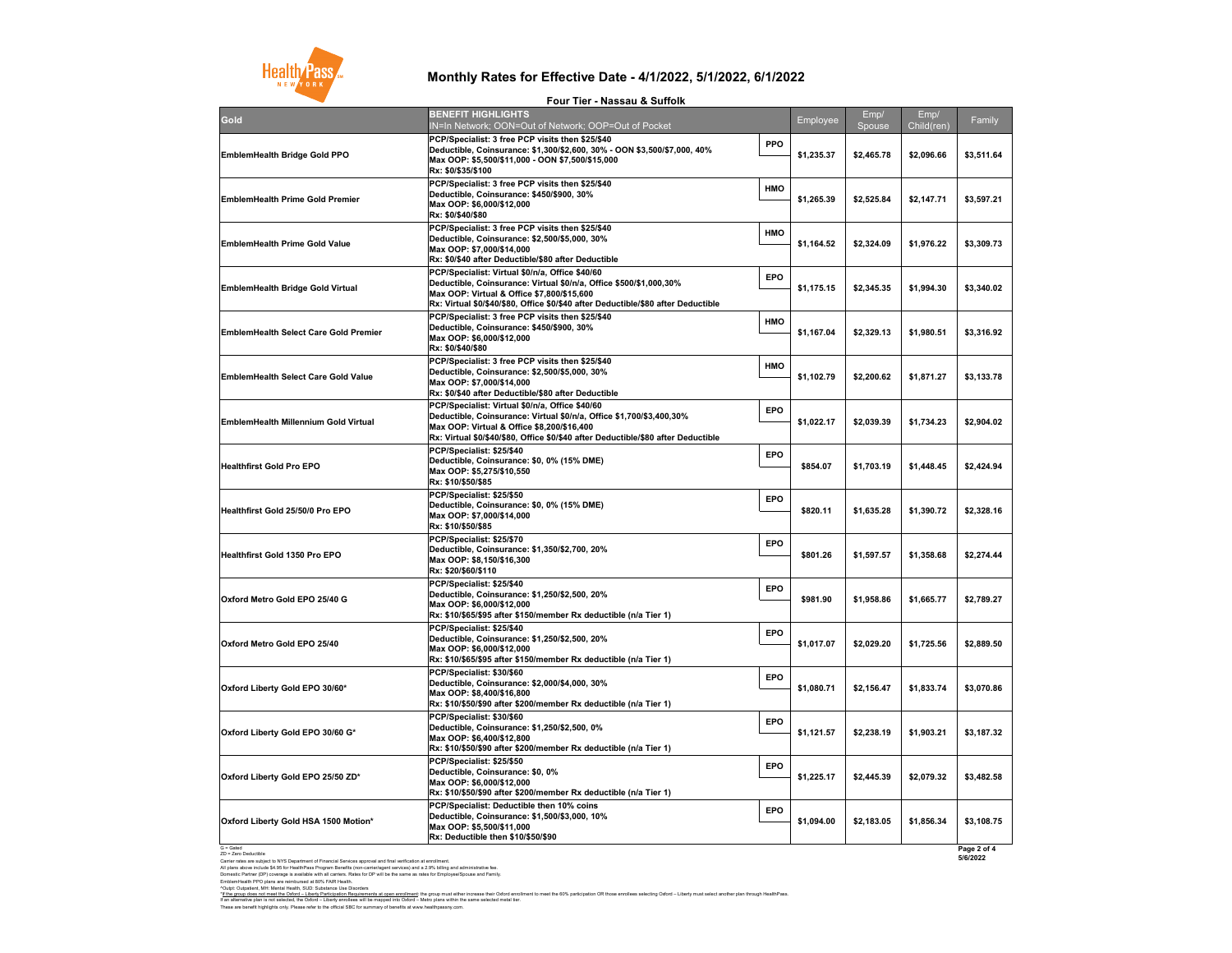G = Gated ZD = Zero Deductible

Carrier rates are subject to NYS Department of Financial Services approval and final verification at enrollment. All plans above include \$4.95 for HealthPass Program Benefits (non-carrier/agent services) and a 2.9% billing and administrative fee. Domestic Partner (DP) coverage is available with all carriers. Rates for DP will be the same as rates for Employee/Spouse and Family. EmblemHealth PPO plans are reimbursed at 80% FAIR Health.

^Outpt: Outpatient, MH: Mental Health, SUD: Substance Use Disorders

**5/6/2022**

These are benefit highlights only. Please refer to the official SBC for summary of benefits at www.healthpassny.com. \*<u>If the group does not meet the Oxford – Liberty Participation Requirements at open enrollment</u>: the group must either increase their Oxford enrollment to meet the 60% participation OR those enrollees selecting Oxford – L If an alternative plan is not selected, the Oxford – Liberty enrollees will be mapped into Oxford – Metro plans within the same selected metal tier.

| <b>Silver</b>                                  | <b>BENEFIT HIGHLIGHTS</b><br>IN=In Network; OON=Out of Network; OOP=Out of Pocket                                                                                                                 | <b>Employee</b>          | Emp/<br>Spouse | Emp/<br><b>Child(ren)</b> | <b>Family</b> |
|------------------------------------------------|---------------------------------------------------------------------------------------------------------------------------------------------------------------------------------------------------|--------------------------|----------------|---------------------------|---------------|
| <b>EmblemHealth Prime Silver Premier</b>       | <b>PCP/Specialist: 3 free PCP visits then \$35/\$65</b><br>Deductible, Coinsurance: \$3,800/\$7,600, 40%<br>Max OOP: \$8,000/\$16,000<br> Rx: \$0/\$40/\$80                                       | <b>HMO</b><br>\$1,084.19 | \$2,163.41     | \$1,839.65                | \$3,080.76    |
| <b>EmblemHealth Select Care Silver Premier</b> | <b>PCP/Specialist: 3 free PCP visits then \$35/\$65</b><br>Deductible, Coinsurance: \$3,800/\$7,600, 40%<br>Max OOP: \$8,000/\$16,000<br> Rx: \$0/\$40/\$80                                       | <b>HMO</b><br>\$999.79   | \$1,994.62     | \$1,696.17                | \$2,840.24    |
| <b>EmblemHealth Select Care Silver Value</b>   | <b>PCP/Specialist: 3 free PCP visits then \$10/\$55</b><br>Deductible, Coinsurance: \$7,000/\$14,000, 0%<br>Max OOP: \$7,000/\$14,000<br><b>Rx: \$0/\$0 after Deductible/\$0 after Deductible</b> | <b>HMO</b><br>\$966.93   | \$1,928.92     | \$1,640.33                | \$2,746.61    |
| <b>EmblemHealth Millennium Silver Value G</b>  | <b>PCP/Specialist: 3 free PCP visits then \$10/\$55</b><br>Deductible, Coinsurance: \$7,000/\$14,000, 0%<br>Max OOP: \$7,000/\$14,000<br><b>Rx: \$0/\$0 after Deductible/\$0 after Deductible</b> | <b>HMO</b><br>\$911.54   | \$1,818.12     | \$1,546.15                | \$2,588.72    |
| <b>EmblemHealth Prime Silver HSA</b>           | PCP/Specialist: Deductible then \$30/\$50 copay<br>Deductible, Coinsurance: \$3,000/\$6,000, 40%<br>Max OOP: \$6,800/\$13,600<br>Rx: Deductible then \$15/\$45/\$80                               | <b>HMO</b><br>\$1,024.30 | \$2,043.66     | \$1,737.85                | \$2,910.12    |
| <b>Healthfirst Silver Pro EPO</b>              | PCP/Specialist: \$35/\$70<br>Deductible, Coinsurance: \$4,300/\$8,600, 40%<br>Max OOP: \$8,150/\$16,300<br><b>Rx: \$20/\$60/\$110</b>                                                             | <b>EPO</b><br>\$734.57   | \$1,464.20     | \$1,245.31                | \$2,084.37    |
| Healthfirst Silver 40/75/4700 Pro EPO          | PCP/Specialist: \$40/\$75<br>Deductible, Coinsurance: \$4,700/\$9,400, 45%<br>Max OOP: \$7,900/\$15,800 <br><b>Rx: \$20/\$60/\$110</b>                                                            | <b>EPO</b><br>\$714.86   | \$1,424.76     | \$1,211.79                | \$2,028.19    |
| Oxford Metro Silver EPO 30/80 G                | <b>PCP/Specialist: \$30/\$80</b><br>Deductible, Coinsurance: \$3,500/\$7,000, 30%<br>Max OOP: \$8,700/\$17,400 <br> Rx: \$10/\$65/\$95 after \$150/member Rx deductible (n/a Tier 1)              | <b>EPO</b><br>\$816.96   | \$1,628.98     | \$1,385.37                | \$2,319.19    |
| Oxford Metro Silver EPO 50/100 ZD              | PCP/Specialist: \$50/\$100<br>Deductible, Coinsurance: \$0, 0%<br>Max OOP: \$8,700/\$17,400<br> Rx: \$10/\$65/\$95 after \$150/member Rx deductible (n/a Tier 1)                                  | <b>EPO</b><br>\$949.56   | \$1,894.17     | \$1,610.79                | \$2,697.09    |
| Oxford Liberty Silver EPO 25/50 G*             | PCP/Specialist: \$25/\$50<br>Deductible, Coinsurance: \$4,500/\$9,000, 50%<br>Max OOP: \$8,700/\$17,400 <br> Rx: \$10/\$50/\$90 after \$200/member Rx deductible (n/a Tier 1)                     | <b>EPO</b><br>\$925.18   | \$1,845.42     | \$1,569.35                | \$2,627.62    |
| Oxford Liberty Silver EPO 40/70*               | <b>PCP/Specialist: \$40/\$70</b><br> Deductible, Coinsurance: \$3,000/\$6,000, 35%<br>Max OOP: \$8,700/\$17,400<br> Rx: \$10/\$50/\$90 after \$200/member Rx deductible (n/a Tier 1)              | <b>EPO</b><br>\$962.83   | \$1,920.70     | \$1,633.34                | \$2,734.90    |
| Oxford Liberty Silver EPO 50/100 ZD*           | PCP/Specialist: \$50/\$100<br>Deductible, Coinsurance: \$0, 0%<br>Max OOP: \$8,700/\$17,400<br> Rx: \$10/\$65/\$95 after \$150/member Rx deductible (n/a Tier 1)                                  | <b>EPO</b><br>\$1,073.32 | \$2,141.69     | \$1,821.18                | \$3,049.80    |
| Oxford Liberty Silver HSA 4000 Motion*         | <b>PCP/Specialist: Deductible then 20% coins</b><br> Deductible, Coinsurance: \$4,000/\$8,000, 20%<br> Max OOP: \$7,050/\$14,100<br>Rx: Deductible then \$10/\$50/\$90                            | <b>EPO</b><br>\$904.81   | \$1,804.67     | \$1,534.71                | \$2,569.56    |
| G = Gated                                      |                                                                                                                                                                                                   |                          |                |                           | Page 3 of 4   |

## **Monthly Rates for Effective Date - 4/1/2022, 5/1/2022, 6/1/2022**

**Four Tier - Nassau & Suffolk**